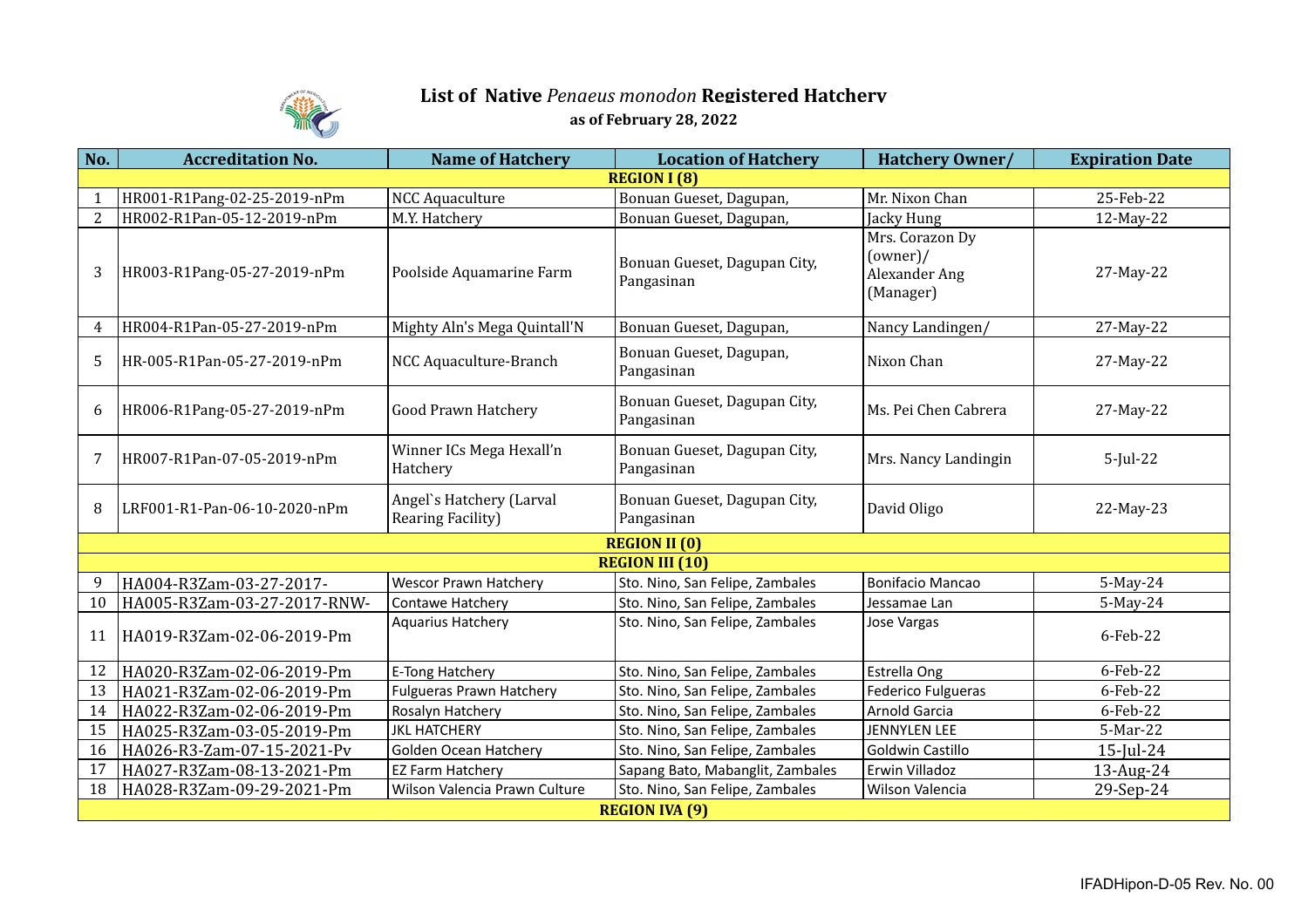| 19                   | HA-03-R4A-QUE-05-14-2018Pm | Mega Tech Prawn Hatchery         | Phase 1-Mataas na Bato.Rizal<br>Tagkawayan, Quezon   | <b>Benito Bautista</b>     | renewal on process |  |  |
|----------------------|----------------------------|----------------------------------|------------------------------------------------------|----------------------------|--------------------|--|--|
| 20                   | HA-04-R4AQUE-05-14-2018Pm  | <b>Jomar Prawn Hatchery</b>      | Brgy.Rizal Tagkawayan                                | <b>Jomar Mayor</b>         | renewal on process |  |  |
| 21                   | HA-05-R4AQUE-05-14-2018Pm  | Kathedil Prawn Hatchery          | Brgy.Rizal Tagkawayan, Quezon                        | <b>Ediberto Dulog</b>      | renewal on process |  |  |
| 22                   | HA-06-R4A-QUE-05-14-2018Pm | RDI Prawn hatchery               | Brgy.Rizal Tagkawayan, Quezon                        | Mark Kristian D.<br>Ilagan | renewal on process |  |  |
| 23                   | HA-07-R4A-QUE-05-14-2018Pm | <b>Aqua Marine Hatchery</b>      | Brgy.Rizal Tagkawayan, Quezon                        | Joseph B.Depaloma          | renewal on process |  |  |
| 24                   | HA-08-R4A-QUE-05-14-2018Pm | Mega Tech Prawn Hatchery-II      | Phase II-Brgy.Rizal, Tagkawayan                      | Benito S. Bautista         | renewal on process |  |  |
| 25                   | HA-09-R4A-QUE-02-28-2019Pm | <b>Bieson Prawn Hatchery</b>     | Brgy.Rizal Tagkawayan                                | <b>Benito Dugan</b>        | 28-Feb-22          |  |  |
| 26                   | HA-10-R4A-QUE-02-28-2019Pm | Adrian Aguda Prawn               | Brgy. Rizal, Tagkawayan, Quezon                      | Adrian M. Aguda            | 28-Feb-22          |  |  |
| 27                   | HA-11-R4A-QUE-02-28-2019Pm | Dick Owen Hatchery               | Brgy. Rizal, Tagkawayan, Quezon                      | Manuel D. Salumbides       | 28-Feb-22          |  |  |
|                      |                            |                                  | <b>REGION IVB (0)</b>                                |                            |                    |  |  |
|                      |                            |                                  | <b>REGION V(2)</b>                                   |                            |                    |  |  |
| 28                   | HR02-R5Can-05-19-2017-nPm  | Mercedes Shrimp Hatchery         | San Roque, Mercedes, Camarines   Mr. Edgar San Ramon |                            | renewal on process |  |  |
| 29                   | HRR03-R5Mas-04-01-2019-nPm | <b>Banacud Mangrove Crab and</b> | Milagros, Masbate                                    | Celda Torreflores          | 29-Mar-22          |  |  |
|                      |                            |                                  | <b>REGION VI (8)</b>                                 |                            |                    |  |  |
| 30                   | HR-001-R6ILO-06-20-20-nPm  | <b>SEAFDEC Shrimp Hatchery</b>   | Buyu-an, Tigbauan, Iloilo                            | <b>SEAFDEC</b>             | 20-Jun-23          |  |  |
| 31                   | HR-002-R6ILO-06-20-20-nPm  | <b>SMT Hatchery</b>              | Buyu-an, Tigbauan, Iloilo                            | Romel Sabellano            | 20-Jun-23          |  |  |
| 32                   | HR-003-R6ILO-06-20-20-nPm  | <b>SNB Hatchery</b>              | Bongol, Guimbal, Iloilo                              | Sherlito Balacanta         | 20-Jun-23          |  |  |
| 33                   | HR-004-R6ILO-06-20-20-nPm  | <b>HMI Hatchery</b>              | Namocon, Tigbauan, Iloilo                            | Hermoso Igcasan/           | 20-Jun-23          |  |  |
| 34                   | HR-005-R6AKL-09-23-20-nPm  | <b>Beth'S Fry Hatchery</b>       | Baybay, Makato, Aklan                                | Elizabeth Manansala        | 23-Sep-23          |  |  |
| 35                   | HR-006-R6AKL-06-17-21-nPm  | St. Jhon Hatchery                | Baybay, Makato, Aklan                                | Roger Cusay                | $17$ -Jun-24       |  |  |
| 36                   | HR007-R6Akl-09-22-2021-nPm | Santo Nińo Hachery               | Baybay, Makato, Aklan                                |                            | 22-Sep-24          |  |  |
| 37                   | HR008-R6Akl-09-27-2021-nPm | <b>Beth'S Fry Hatchery 2</b>     | Navitas, Numancia, Aklan                             | Elizabeth Manansala        | 27-Sep-24          |  |  |
|                      |                            |                                  | <b>REGION VII (1)</b>                                |                            |                    |  |  |
| 38                   | HC22-R&NOR-05-2017-nPm     | AA Prawn Hatchery                | Cangmating, Sibulan, Negros                          | Alan P. Orlina             | renewal on process |  |  |
|                      |                            |                                  | <b>REGION VIII (0)</b>                               |                            |                    |  |  |
| <b>REGION IX (0)</b> |                            |                                  |                                                      |                            |                    |  |  |
| <b>REGION X (13)</b> |                            |                                  |                                                      |                            |                    |  |  |
|                      |                            |                                  |                                                      |                            |                    |  |  |
| 39                   | HR002-R10MOC-04-29-15-nPm- | Jungle Prawn Hatchery            | Lutao, Panaon, Misamis                               | Orland B. Mantua           | renewal on process |  |  |
| 40                   | HR003-R10MOC-04-29-15-nPm- | Lutao Prawn Hatchery             | Lutao, Panaon, Misamis                               | Dioscoro T. Dela Pena      | renewal on process |  |  |
| 41                   | HR004-R10MOC-05-07-15-nPm- | F & J Prawn Hatchery             | Tawi-tawi, Aloran, Misamis                           | Gina Reyes                 | renewal on process |  |  |
| 42                   | HR005-R10MOC-05-07-15-nPm- | Acre Farm                        | Tawi-tawi, Aloran, Misamis                           | Saloma Santos              | renewal on process |  |  |
| 43                   | HR006-R10MOC-05-07-15-nPm- | <b>RDA Hatchery</b>              | Tawi-tawi, Aloran, Misamis                           | Ressy C. Colot             | renewal on process |  |  |
| 44                   | HR007-R10MOC-06-04-15-nPm- | <b>DN Prawn Hatchery</b>         | Conat, Aloran, Misamis                               | Dominador                  | renewal on process |  |  |